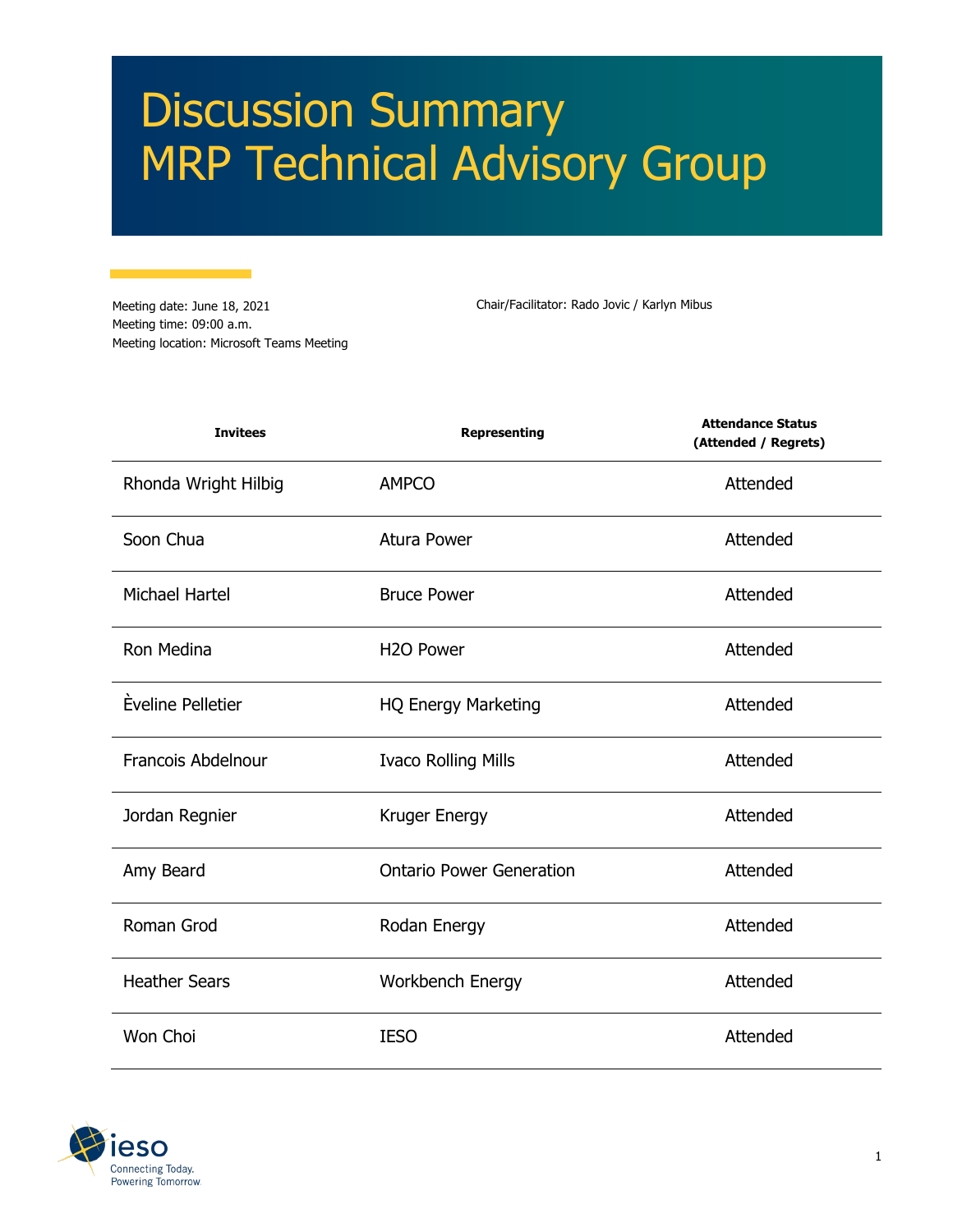| <b>Invitees</b>  |             | Representing | <b>Attendance Status</b><br>(Attended / Regrets) |
|------------------|-------------|--------------|--------------------------------------------------|
| Declan Doyle     | <b>IESO</b> |              | Attended                                         |
| Rado Jovic       | <b>IESO</b> |              | Attended                                         |
| Karlyn Mibus     | <b>IESO</b> |              | Attended                                         |
| Joseph Rampersad | <b>IESO</b> |              | Attended                                         |

## Agenda Item 1: Welcome and Introductions

The facilitator welcomed attendees to the first meeting of the Market Renewal Program (MRP) Technical Advisory Group (TAG) and outlined the objective of the group. The main objective of the MRP TAG is to provide input to and support IESO efforts to engage in testing activities and train market participants on the renewed energy market.

# Agenda Item 2: Roundtable Introductions

Members introduced themselves and spoke to the experience and perspectives that they bring to the group.

# Agenda Item 3: Brief Discussion on Terms of Reference

The facilitator briefly reviewed the [TAG Terms of Reference](https://www.ieso.ca/-/media/Files/IESO/Document-Library/engage/imrm/imrm-20200422-TAG-Terms-of-Reference.ashx) and asked for any suggested edits. Members did not propose any revisions to the document.

# Agenda Item 4: MRP Tool Changes – Planning and Schedule

IESO subject matter experts presented materials on the scope of MRP tool changes, testing timelines, and testing activities. Members had a robust discussion on the materials, including the following topics:

- Sandbox Testing
	- Members are looking for a more detailed timeline on when each tool will be available in the sandbox. A market-facing test plan and environment plan were suggested as potential ways to document this type of information.
	- The ability to complete full end-to-end testing is a high priority for market participants. There are specific end-to-end scenarios that market participants would like time to test, including across tools that aren't changing (e.g., entering outages and de-rates).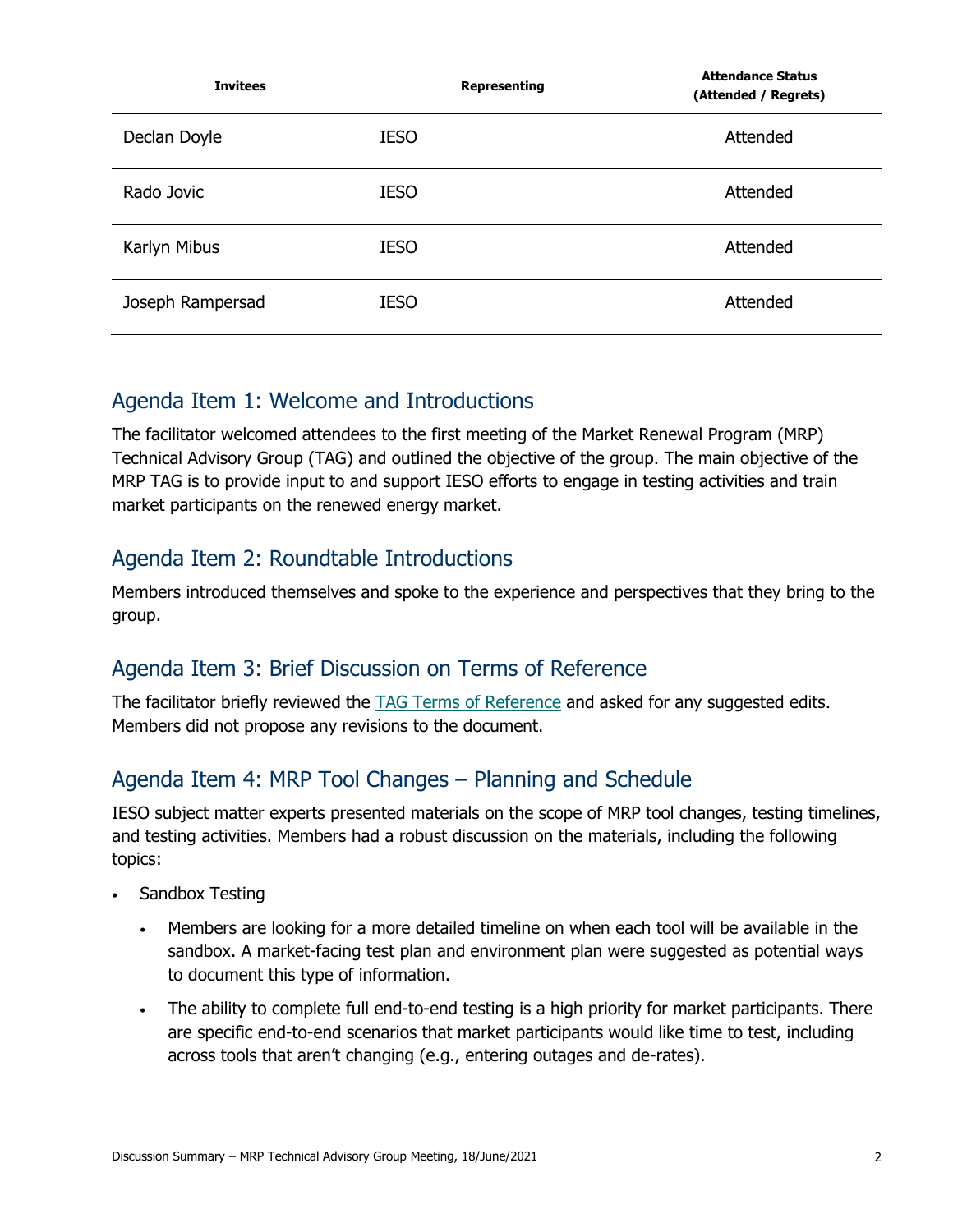- IESO support will be needed throughout the testing period, both for troubleshooting support when participants are completing test cases and for testing business processes (e.g., calling control room staff).
- Configuring Application Programming Interfaces (APIs) to access the new sandbox could be time-consuming for market participants. Preference is to be able to use existing sandbox APIs, or allocating sufficient time for participants to configure new ones.
- Reports & Reporting
	- Enhancements to new and existing reports would make them easier for market participants to interpret, and would reduce the need for the IESO to provide support to participants. Members discussed potential enhancements such as adding a glossary within reports to explain what each field means. Technical specifications for each report type would also be helpful. A dedicated stakeholder engagement on reports was suggested.
	- Some members were looking for confirmation that specific pieces of data will be available as inputs to their own systems and tools. The IESO can confirm availability if participants specify what data they are looking for.
- Market Power Mitigation
	- Members had questions about how new Market Power Mitigation (MPM) processes will interact with the new MPM application in Online IESO, and how reference level values will get entered for each resource. For example, how approvals for intra-day reference level revisions will be reflected in the tool and the timing/sequencing between approvals and when participants can update their offer prices.
		- The IESO committed to providing clarification for these questions at the next meeting.
- **Miscellaneous** 
	- Members noted that the IESO could provide more clarity externally on the coordination that is happening internally between MRP and other initiatives (e.g., Storage Design Project, Accessibility of Operating Reserve) that will impact the same tools.
	- Members would like more information on when technical specifications will be available so that they can line up their own vendor support, as applicable.
	- Members asked for clarification on whether the Availability Declaration Envelope (ADE) process, including ADE exceptions, will be automated as part of MRP or remain a manual process.
		- The IESO committed to providing a status update on the tools relating to the ADE process at the next meeting.
	- The group discussed sequencing of activities for registration and go-live. Market participants will need to be able to enter new registration data before go-live of the renewed market, and testing will be needed to verify that new registration data will go-live with the market.